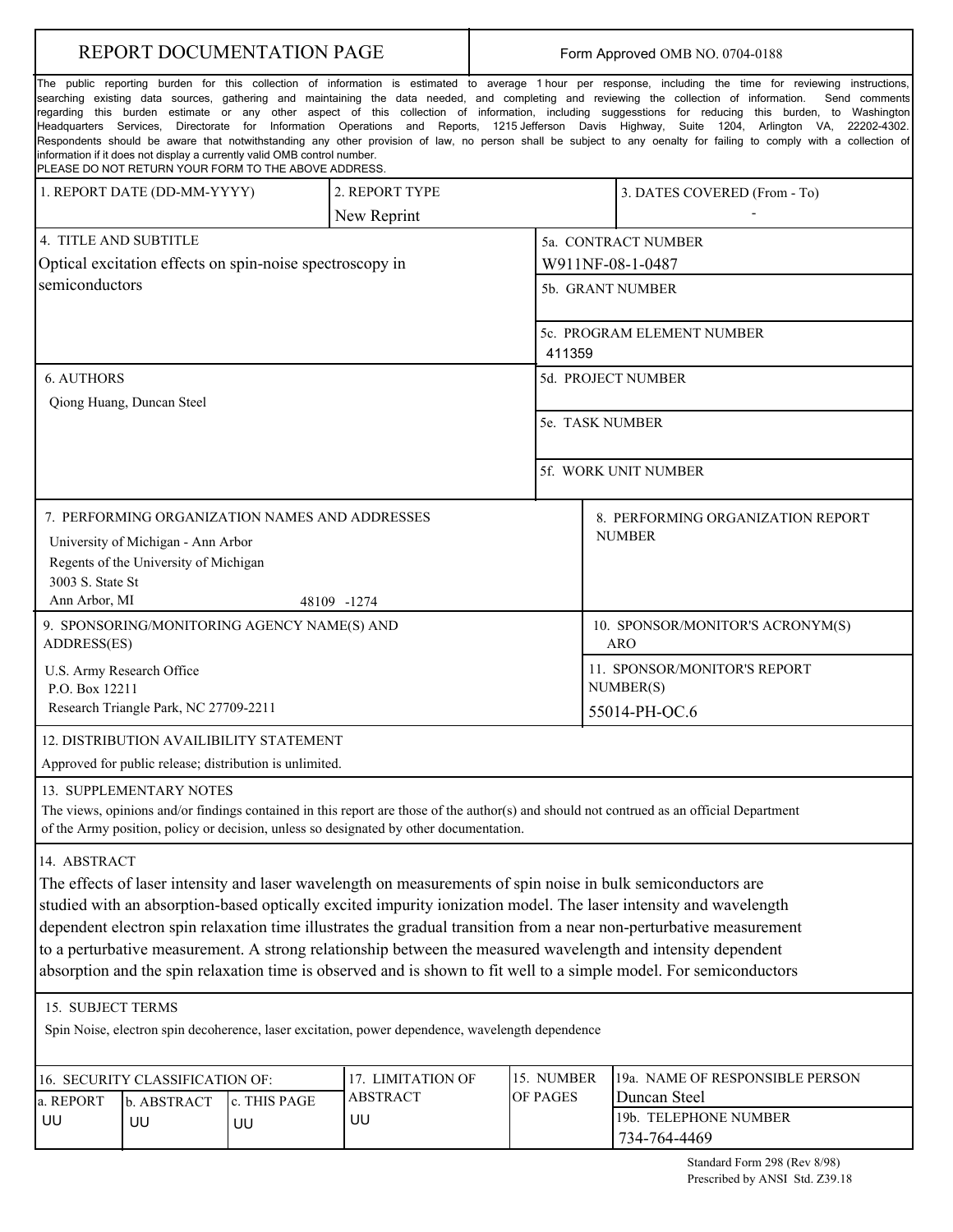# **Report Title**

Optical excitation effects on spin-noise spectroscopy in semiconductors

# **ABSTRACT**

The effects of laser intensity and laser wavelength on measurements of spin noise in bulk semiconductors are studied with an absorption-based optically excited impurity ionization model. The laser intensity and wavelength dependent electron spin relaxation time illustrates the gradual transition from a near non-perturbative measurement to a perturbative measurement. A strong relationship between the measured wavelength and intensity dependent absorption and the spin relaxation time is observed and is shown to fit well to a simple model. For semiconductors where spin noise has to be measured in the absorption regime, a spin relaxation time related to material properties rather than experimental conditions (eg., laser intensity, laser wavelength, etc.) can be extracted from perturbative measurements in the limits of long wavelength and the low laser intensity.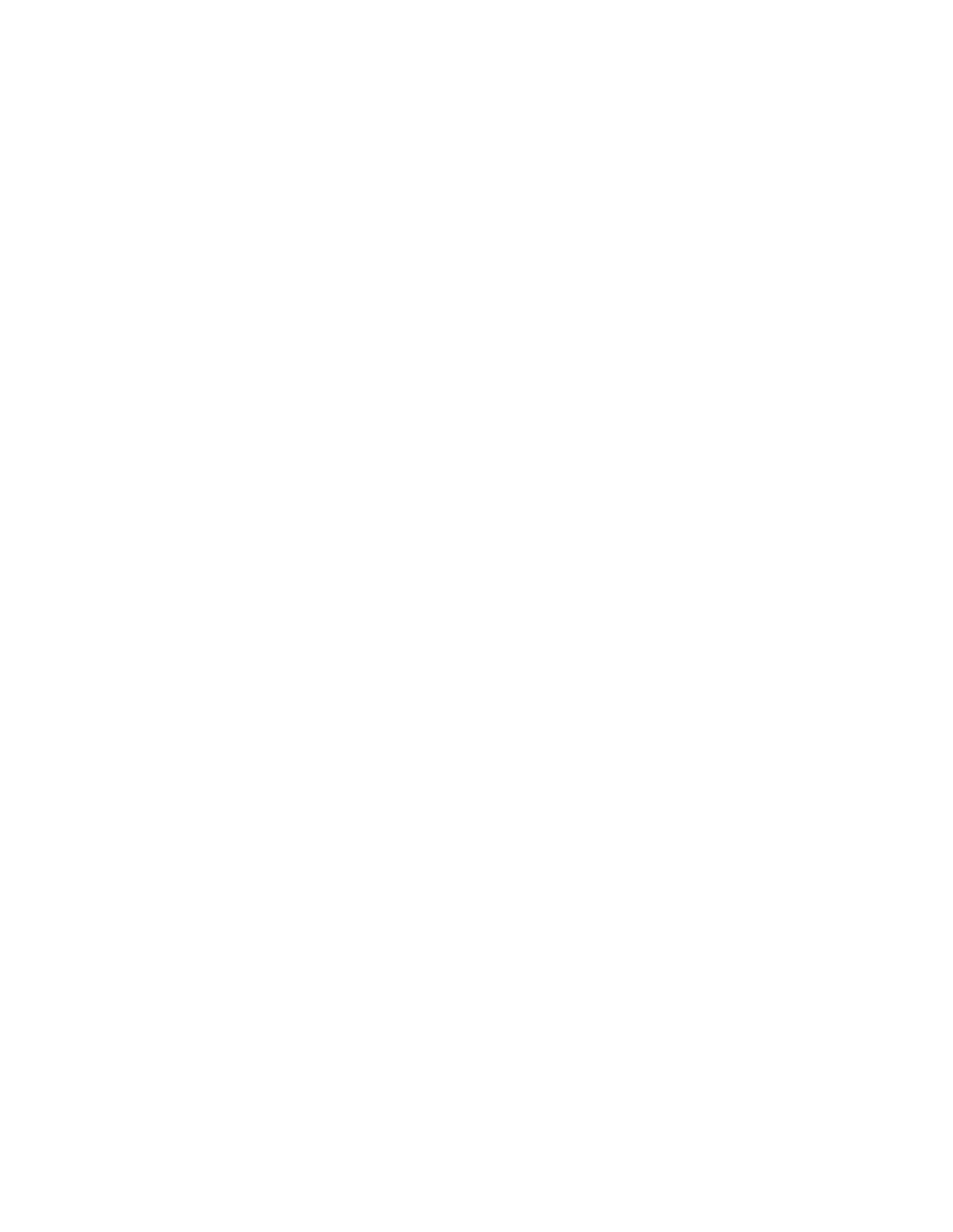# **REPORT DOCUMENTATION PAGE (SF298) (Continuation Sheet)**

Continuation for Block 13

ARO Report Number Optical excitation effects on spin-noise spectros ... 55014.6-PH-QC

Block 13: Supplementary Note

© 2011 . Published in Physical Review B, Vol. 83 (15) (2011), ( (15). DoD Components reserve a royalty-free, nonexclusive and irrevocable right to reproduce, publish, or otherwise use the work for Federal purposes, and to authroize others to do so (DODGARS §32.36). The views, opinions and/or findings contained in this report are those of the author(s) and should not be construed as an official Department of the Army position, policy or decision, unless so designated by other documentation.

Approved for public release; distribution is unlimited.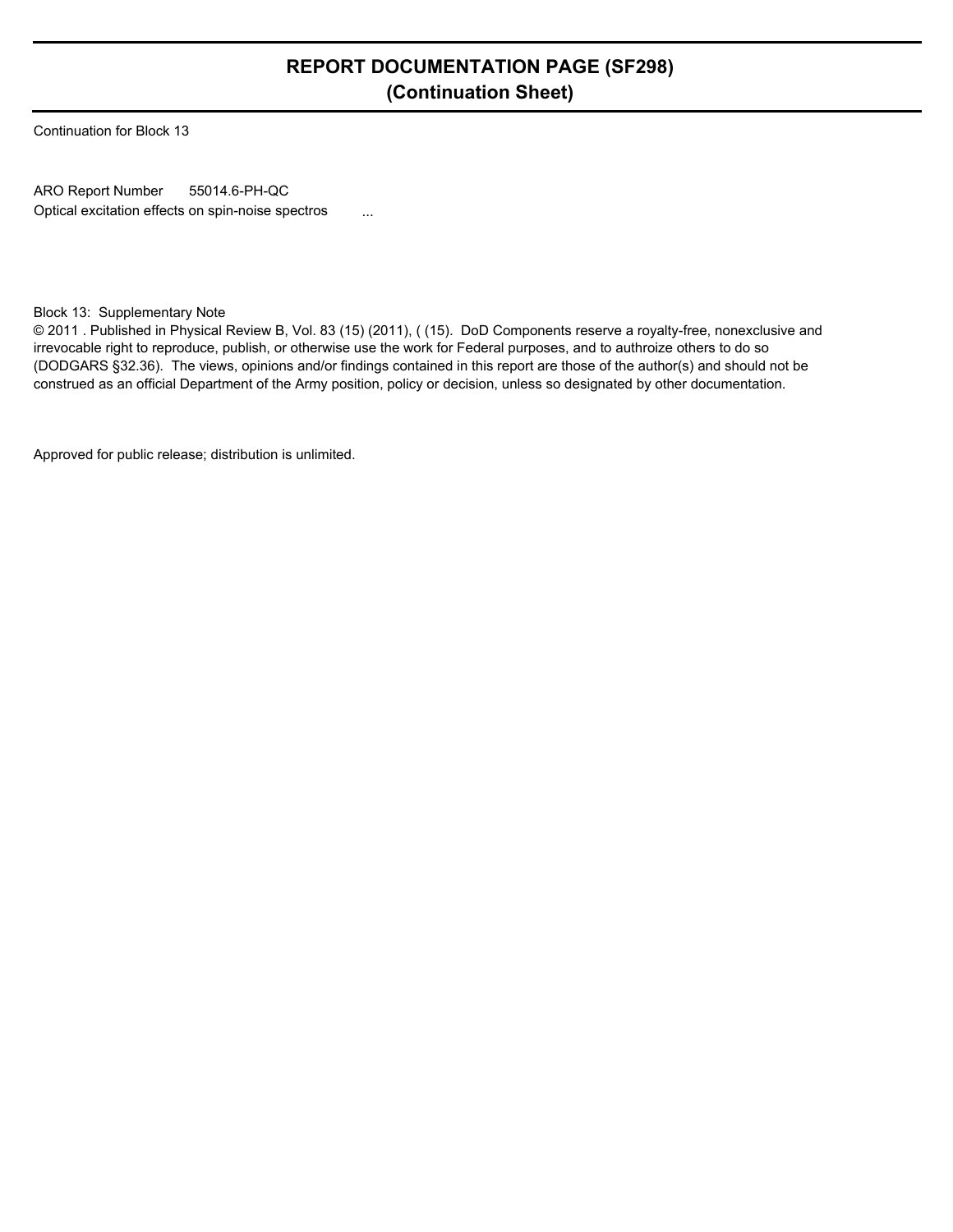# **Optical excitation effects on spin-noise spectroscopy in semiconductors**

Qiong Huang and Duncan S. Steel

*The H.M. Randall Laboratory of Physics, The University of Michigan, Ann Arbor, Michigan 48109, USA* (Received 2 July 2010; revised manuscript received 21 December 2010; published 12 April 2011)

The effects of laser intensity and laser wavelength on measurements of spin noise in bulk semiconductors are studied with an absorption-based optically excited impurity ionization model. The laser intensity and wavelength dependent electron spin relaxation time illustrates the gradual transition from a near nonperturbative measurement to a perturbative measurement. A strong relationship between the measured wavelength and intensity dependent absorption and the spin relaxation time is observed and is shown to fit well to a simple model. For semiconductors where spin noise has to be measured in the absorption regime, a spin relaxation time related to material properties rather than experimental conditions (e.g., laser intensity, laser wavelength, etc.) can be extracted from perturbative measurements in the limits of long wavelength and the low laser intensity.

DOI: 10.1103/PhysRevB.83.155204 PACS number(s): 72*.*25*.*Rb, 05*.*40*.*−a, 72*.*70*.*+m, 78*.*47*.*−p

# **I. INTRODUCTION**

Spin-noise spectroscopy (SNS) has been developed as a unique experimental technique to study spin states in atomic systems and semiconductors. In atomic systems, electron spin relaxation time and diamagnetic energy shifts have been studied with rubidium and ytterbium atoms. $1-3$  Recently, SNS was adapted to the study of spin in semiconductors. $4\overline{10}$ The electron spin relaxation time was measured by SNS in bulk *n*-GaAs (Ref. 4). With an optimized measurement technique improving sensitivity and efficiency, the effects of laser wavelength and temperature on the spin noise of n-GaAs were reported.<sup>5</sup> By using a mode-locked laser, spin noise in *n*-GaAs has been measured in the GHz range.<sup>6</sup> Moreover, the spin relaxation time in quantum confined structures like quantum wells and quantum dots has been investigated with SNS.<sup>7,8</sup> Through these measurements it was demonstrated that spin-noise spectroscopy can be used as an effective noncontact and nondestructive tool to map the three-dimensional doping density in semiconductors with a high spatial resolution and high accuracy, which has been a difficult task for traditional doping density measurement techniques like the Hall effect.<sup>9</sup> With the advantages of being nonperturbative, noncontact, and nondestructive, it is expected that SNS will find more applications in spintronics studies in the future. $10-15$ 

Compared with other experimental techniques utilized for spin measurements, like the Hanle effect that inevitably involves exciting the system in the optically absorbing region with near or above resonance excitation, SNS ideally uses a laser wavelength to probe the system with a below resonance excitation, giving the advantage of nonperturbative measurements.<sup>1,4</sup> Spin-noise measurements in atomic systems show little dependence on laser wavelength and intensity for the spin relaxation time. However, spin relaxation times measured in semiconductors by SNS show a strong dependence on laser wavelength and intensity. In SNS on quantum dots, due to the extremely low signal strength, the spin noise has to be measured in the absorption regime with near or above resonance excitation,<sup>8</sup> making it important to understand the effects of laser energy and intensity on SNS when absorption is present.

Several studies of spin noise in semiconductors as a function of electron density, magnetic field, temperature, laser wavelength, intensity, and interaction volume have been reported. Measurements as a function of electron density showed that a higher electron density near and above the metal-insulator transition gives a shorter spin relaxation time.<sup>5,10,13</sup> The magnetic field study gave the electron *g* factor.<sup>4</sup> The temperature study showed that the spin relaxation time decreases and the spin-noise power increases with increasing temperature.<sup>5,10,13</sup> The electron spin relaxation time of these structures has been measured by both SNS and the Hanle effect as a function of laser wavelength and intensity. Both spin-noise measurements and the Hanle effect measurements show a strong dependence of electron spin relaxation time on the wavelength and intensity of the probe laser, illustrating the undesired influence of subband gap absorption effects on the nominally "nonperturbative" measurements.<sup>5,10</sup> However, a full understanding of the effects of laser excitation on spin relaxation time as measured by SNS remains an interesting question.

In this paper the effects of laser excitation on spin-noise measurements are studied with a phenomenological optical excitation induced relaxation model incorporating the effects of both laser intensity and wavelength. First, the SNS is briefly introduced. Then the effects of laser intensity and laser wavelength on the electron spin relaxation time inferred from the width of the noise spectrum are quantitatively studied separately with the optical excitation induced relaxation model. At the end, a unified picture incorporating the effects of both laser intensity and laser wavelength is discussed with possible spin relaxation mechanisms.

#### **II. SPIN-NOISE MEASUREMENT IN SEMICONDUCTORS**

The experimental setup is shown in Fig. 1. A 45 degree linearly polarized laser beam passes through a 350-*μ*m thick *n*-doped GaAs sample (doping density  $\sim$ 1.8 × 10<sup>16</sup> cm<sup>-3</sup>) at a cryogenic temperature around 10 K with a pair of lenses. An external magnetic field is applied perpendicularly to the growth direction. The electron spin noise occurs as the spins precess around the external magnetic field. The spin flips create a fluctuating magnetic field along the laser propagation direction that leads to fluctuations in the energy levels of the spin states and corresponding fluctuations in the optical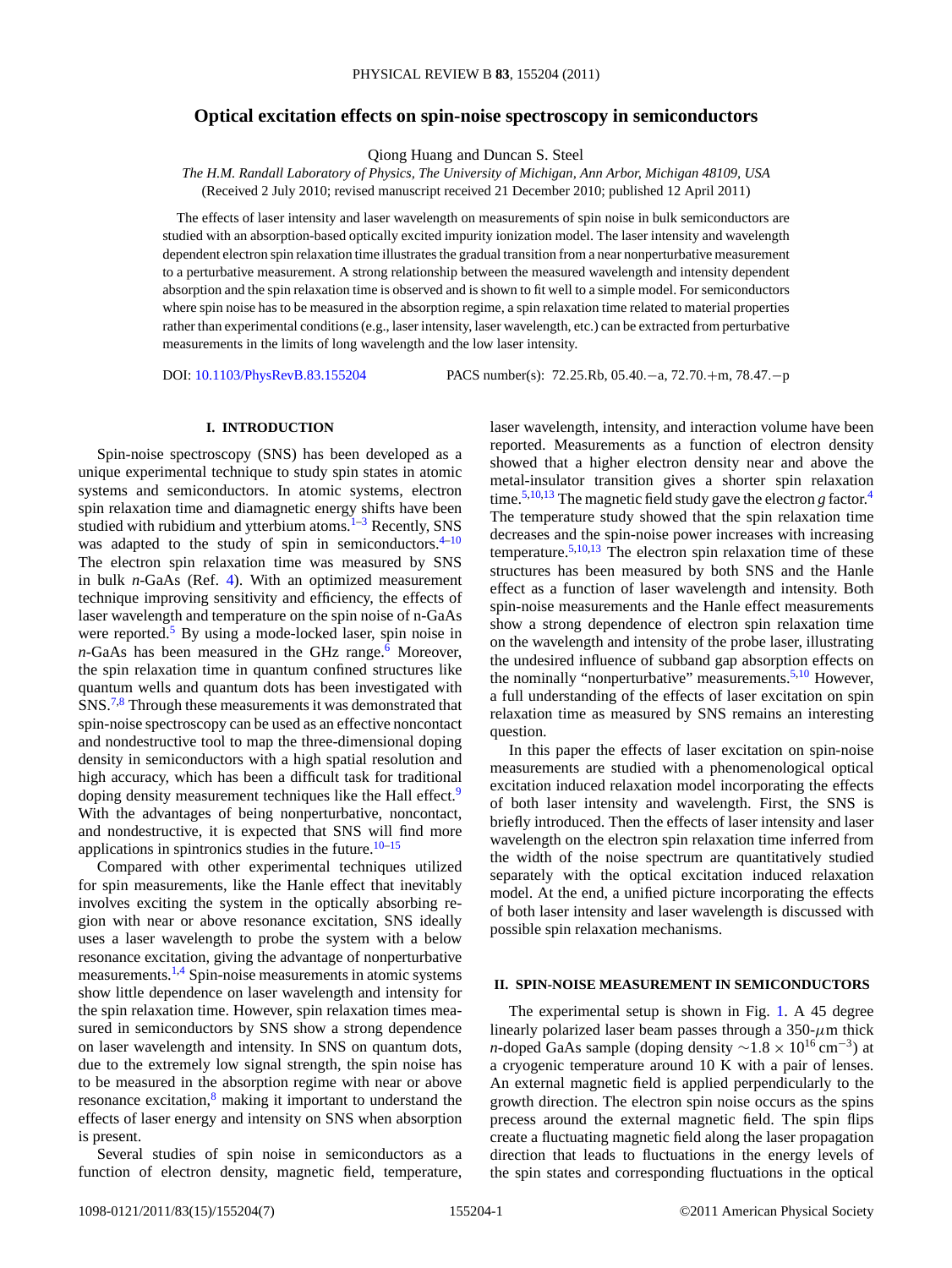

FIG. 1. Spin-noise measurement experimental setup. A 45 degree linearly polarized laser beam passing through a bulk n-GaAs sample under an external magnetic field, a polarization beam splitter, and being detected by a balanced detector and a spectrum analyzer.

energy level splitting. It is these fluctuations that lead to rapid fluctuations in the Verdet coefficient causing a broadening of the spectrum centered at the precession frequency as seen in a balanced detection of the corresponding Faraday rotation signal. The transmitted optical field is decomposed into two orthogonal, linearly polarized beams by a polarization beam splitter, and is detected with the balanced detector, as shown in the figure. Then the spin-noise signal is amplified by a rf amplifier and measured with a spectrum analyzer.

Due to inevitable noise in the measurement, the measured spectrum contains magnetic field dependent spin noise superimposed on a background of white noise including optical noise from the laser and electronic noise from the electronics. The background noise is characterized at zero magnetic field and is subtracted to obtain the spin noise. With a laser wavelength of 826 nm (1.501 eV) and laser intensity about 20  $\mu$ W/ $\mu$ m<sup>2</sup>, the measured spin-noise spectra at various magnetic fields are shown in Fig.  $2(a)$  vertically shifted for clarity. Each spin-noise spectrum can be well fitted with a Lorentzian curve, such as the one shown in Fig.  $2(b)$ . The spin-noise width is the full width half maximum (FWHM) of the Lorentzian curve  $f_{\text{FWHM}}$ , and the spin-noise power is the integrated power under the Lorentzian curve. The spin-noise width and power remain the same when the magnetic field changes. Peak frequencies  $f_p$  can be obtained from the Lorentzian curves. The magnetic field dependence of the peak frequency, shown in Fig. 2(c), gives an electron *g* factor value of about 0.4. The Lorentzian lineshape indicates a simple exponential decay with a spin relaxation time represented by the width of the Lorentzian spectrum. With the simple spin decay model, the spin relaxation time can be inferred from the measured spin-noise width.<sup>9</sup> The measured spin-noise width *f*FWHM at various magnetic fields is about 7 MHz, as shown in Fig.  $2(d)$ , giving a spin relation time about 45 ns.

Beyond the intrinsic noise in the spin, the spin-noise power depends on detection related factors, like laser power on the detector and the optical-to-electrical signal conversion efficiency. To separate detector effects from the physics, an integrated spin noise, also called a Faraday rotation fluctuation,  $\sqrt{\langle \theta_F^2(\lambda) \rangle}$ , is defined and is extracted from the measured spinnoise power by normalizing the rms amplitude of the integrated spin-noise power to the dc voltage on the photodetector. $\delta$ 

In atomic systems, the integrated spin noise is inversely proportional to the laser wavelength detuning and beam size, $<sup>1</sup>$ </sup> as shown in Eq.  $(1)$ 

$$
\sqrt{\langle \theta_F^2(\lambda) \rangle} \sim \frac{1}{\Delta(\lambda)} \sqrt{\frac{L}{A}} \sqrt{f_e N_e},\tag{1}
$$

where  $\Delta(\lambda)$  is the detuning, *L* is the interaction length, *A* is the laser spot area,  $f_e$  is the fraction of the electron spins that are allowed to fluctuate, and  $N_e$  is the electron density.

In atomic systems the spin noise is measured with the laser wavelength in a transparency regime where the optical absorption is less than  $5\%$ .<sup>1</sup> The spin-noise width remains constant when the laser intensity and the wavelength change, indicating a nonperturbative measurement. In bulk semiconductors the spin noise has been measured in a regime where the absorption is between 10% to almost 100%. The spin-noise width changes significantly when laser intensity and wavelength change, indicating a perturbative measurement where both the laser intensity and the wavelength affect the spin relaxation time.<sup>5,10</sup> The optical absorption in the nontransparency regime is mainly due to impurities (the Urbach tail absorption) where absorption impurities absorb photons to generate optically excited ionized impurities and optically excited electrons.

To estimate the optically excited ionized impurity density, a simple linear model is used, as shown in Eq. (2). The amount of the optically excited ionized impurity is assumed to be linearly proportional to the laser power absorbed by the subband gap absorption, which has a strong dependence on laser wavelength and intensity. At a low excitation level the optically excited ionized impurity density is estimated from the absorbed laser power and the laser excitation volume

$$
n_{ii}(\lambda, I) = n_{ii0} + \beta \frac{P_{\text{abs}}(\lambda, I)}{V} \frac{1}{h\nu} \frac{1}{\gamma},\tag{2}
$$

where  $n_{ii}(\lambda, I)$  is the total ionized impurity density,  $n_{ii0}$  is the ionized impurity density without optical excitation,  $\beta$  is an excitation efficiency related to the probability of an absorbed photon leading ionization,  $P_{\text{abs}}(\lambda, I)$  is the laser wavelength and intensity dependent absorbed laser power, *V* is the laser excitation volume,  $h\nu$  is the energy of the photon, and  $\gamma$  is the relaxation rate of optically excited ionized impurities. With an experimental model taking into account the laser intensity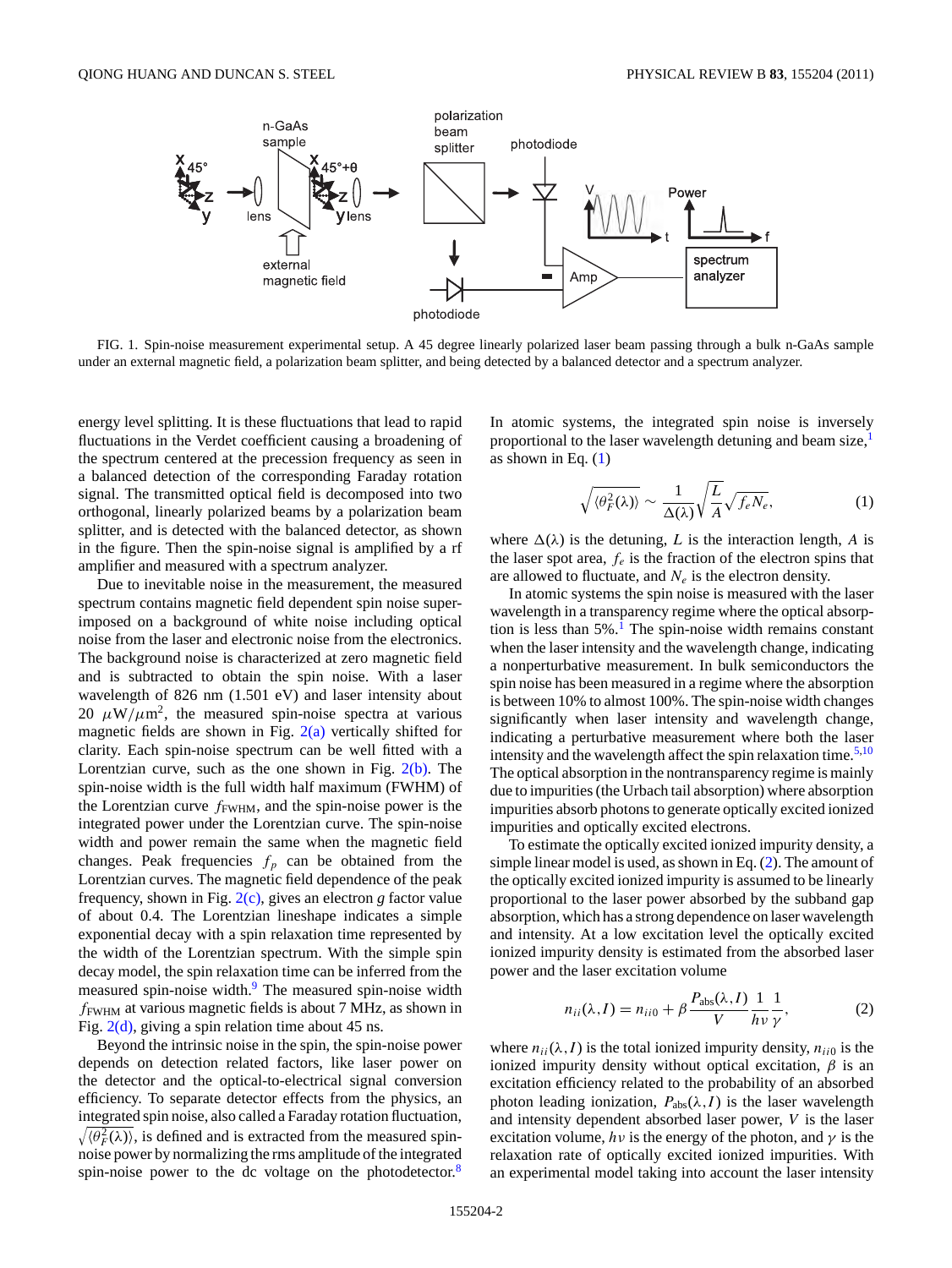

FIG. 2. Measured spin-noise spectra at different magnetic fields with a laser wavelength of 826 nm (1.501 eV) and laser intensity about 20  $\mu$ W/ $\mu$ m<sup>2</sup>. (a) Measured magnetic field dependent spin-noise spectra (vertically shifted for clarity). (b) Measured spin-noise spectrum at 49 mT with a Lorentzian fit (dashed curve). (c) Spin-noise peak frequency vs. magnetic field. (The dashed line is a linear fit.) (d) Spin-noise width vs. magnetic field.

and wavelength dependent ionized impurity amount and the laser excitation volume, the optically excited ionized impurity density can be estimated. Studying the correlation between optically excited ionized impurity density and spin relaxation time will help to understand the laser intensity and wavelength effects.

# **III. LASER INTENSITY AND WAVELENGTH EFFECTS**

To study the effect of the laser intensity and wavelength on spin-noise measurements in bulk semiconductors, spin noise as well as the absorption are measured as a function of laser intensity and laser wavelength.

## **A. Dependence on laser intensity**

To study the effect of laser intensity, the laser wavelength was fixed at 826 nm (1.501 eV), a wavelength where spin noise over a large laser intensity range can be measured. The laser intensity was changed from 27 to about  $1100 \mu W/\mu m^2$ by adjusting the laser power with a fixed laser spot size. Figure  $3(a)$  shows the measured laser intensity dependent spin-noise spectra. The peaks are not at the same frequency due to magnetic field strength variations in each measurement in our experiments (the positioning of the field could not be precisely controlled). Figure  $3(b)$  is the absorption coefficient over the laser intensity with an insert showing the laser intensity dependent transmission and absorption. Figure  $3(c)$ shows the laser intensity dependent spin-noise width with an insert showing the integrated spin noise. At high laser intensities the spin-noise spectra could deviate from a Lorentzian curve due to complications caused by a weak thermal effect (the sample temperature increased about 2 to 3 degrees at the highest laser intensity we measured). Strictly speaking, the laser intensity effect we studied involves a temperature effect. However, temperature dependent studies with low laser intensities showed that the 2 to 3 degree temperature increase at 10 K only increases the spin-noise width no more than  $15\%$ .<sup>5</sup>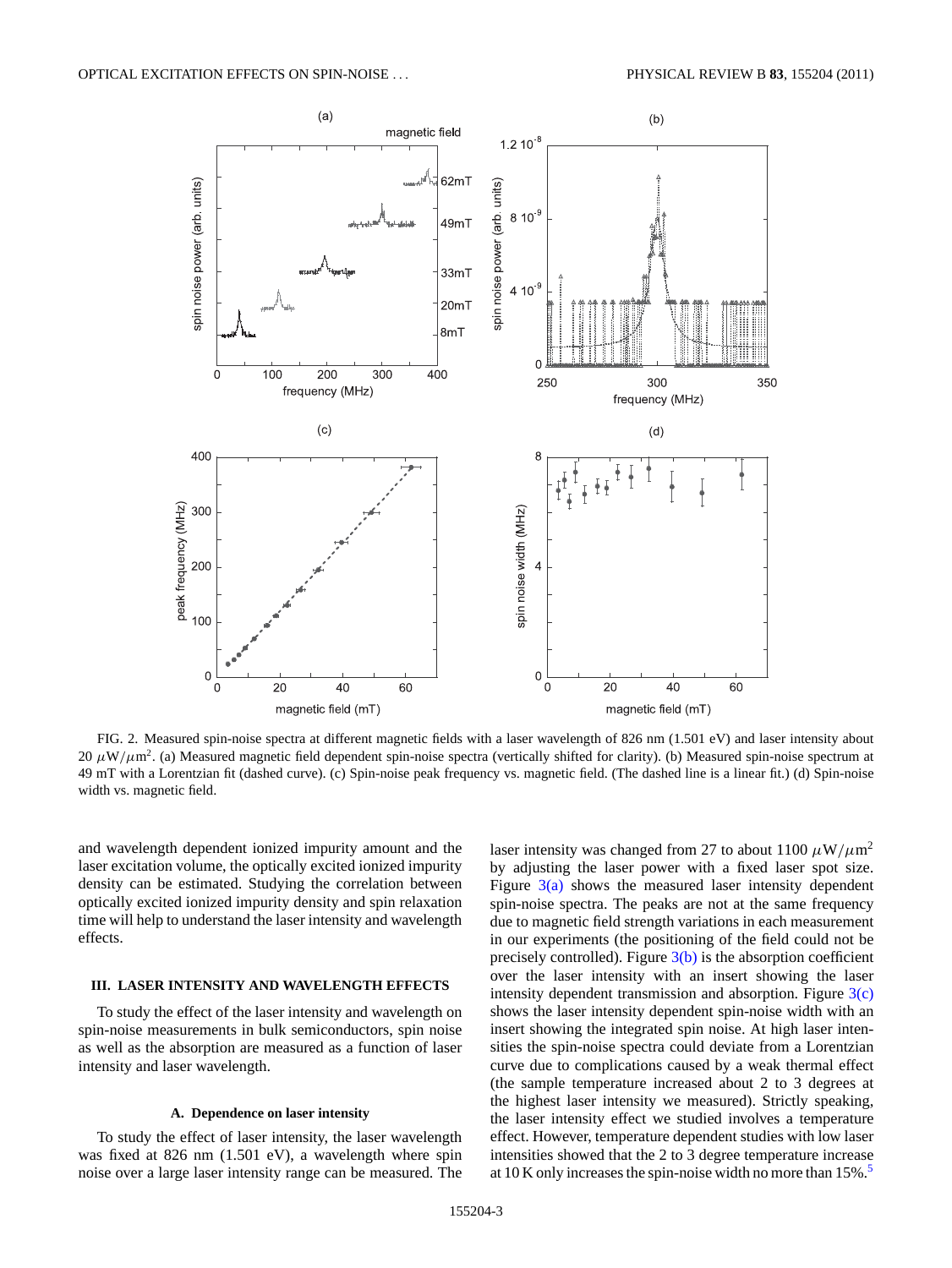

FIG. 3. Laser intensity effect on spin-noise measurements. (a) Laser intensity dependent spin-noise spectra measured with laser wavelength 826 nm (1.501 eV) at 10 K (vertically shifted for clarity). The peaks are not at the same frequency due to magnetic field strength variations in each measurement in our experiments. (b) Sample absorption coefficient vs. laser intensity. The dotted curve is a fit with a two-level model. The insert shows the sample transmission and absorption vs. laser intensity. (c) Spin-noise width and estimated optically excited ionized impurity density vs. laser intensity. The insert shows the integrated spin noise vs. laser intensity. (d) Spin-noise width vs. optically excited ionized impurity density.

The amount of change we observed, six fold, is mainly from the intrinsic physics associated with the laser excitation rather than an artifact due to the slight change in the temperature.

To understand the laser intensity effect, the absorption coefficient is calculated from the measured transmission, as shown in Fig.  $3(b)$ . In the low intensity regime, the absorption coefficient is high and the absorbed power increases rapidly when the laser intensity increases. In the high intensity regime, the absorption coefficient gets saturated and the absorbed power increases slowly when the laser intensity increases. The physics of the impurity absorption is beyond the scope of this study, but the laser intensity dependent absorption coefficient fits well with a two-level model as Eq.  $(3)^{16}$ 

$$
\alpha(I) = \frac{\alpha_0}{1 + \frac{I}{I_{\text{sat}}}} + \alpha_{ns},\tag{3}
$$

where  $\alpha_0$  is the zero intensity absorption coefficient, *I* is the laser intensity, *I*sat is the saturation intensity when the absorption drops to half, and *αns*is a nonsaturating absorption coefficient. The curve fitting gives a zero intensity absorption coefficient  $\alpha_0 = 45 \pm 6 \text{ cm}^{-1}$ , a saturation intensity  $I_{\text{sat}} =$  $33 \pm 8 \,\mu\text{W}/\mu\text{m}^2$ , and a nonsaturating absorption coefficient  $\alpha_{ns} = 23 \pm 1 \text{ cm}^{-1}$ . The insert of Fig. 3(c) shows that the spinnoise signal strength drops when the absorption coefficient saturates.

With the two-level saturation model, the laser intensity along the laser beam path can be calculated. Based on the simple linear excitation model (i.e., the absorption is nonlinear in the intensity, but the optically excited ionized impurity density is assumed to depend linearly on the absorbed power) mentioned above, an upper limit on the optically excited ionized impurity density can be estimated by first fitting the width of the noise spectrum as a function of incident power.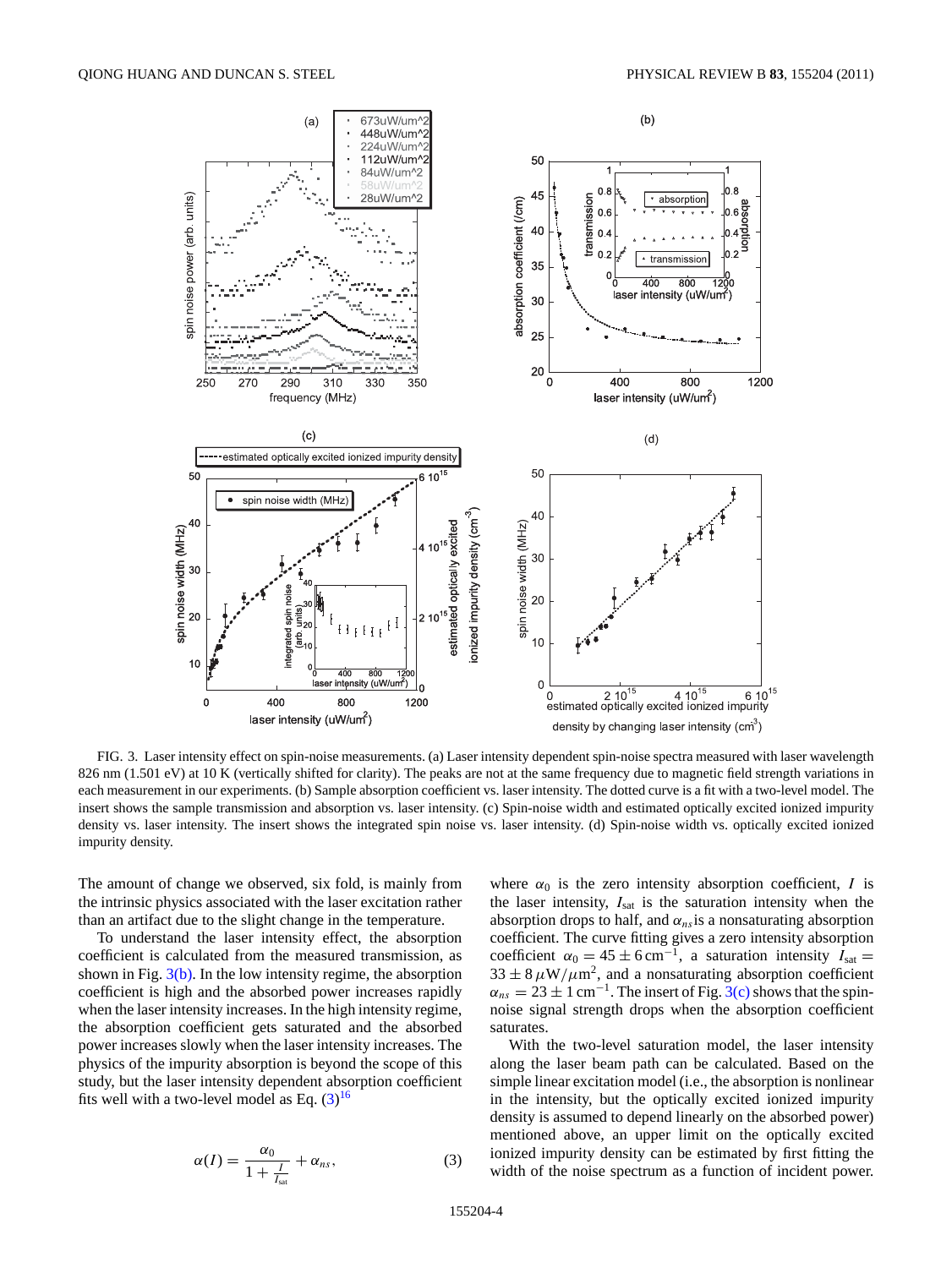We leave as free parameters both the fraction of the absorbed photon that leads to ionized impurities (i.e., quantum efficiency for ionization) from the saturating absorption as well as from the nonsaturating absorption. With an overall scaling factor and constraining the upper limit of the quantum efficiencies to be unity, we found a smooth chi-square surface with a minimum for the saturating term of unity and the quantum efficiency for the nonsaturating term of 0.07. This fit is shown in Fig.  $3(c)$ . Note that this fit leads to a finite noise width at zero intensity, presumably due to the intrinsic ionized impurity density and other impurity independent noise terms. This is a simple linear relation as seen by the parametric plot (noise as a function of estimated ionized impurity density) in Fig.  $3(d)$ . In the calculation, the relaxation rate of optically excited ionized impurities of 23 ns is used.<sup>17</sup> An upper limit of the excitation efficiency  $\beta$  of 3% is used, based on that the optically excited ionized impurity at the high laser intensity is expected to be lower than the doping density. Uncertainty or variation of the excitation efficiency *β*will only affect the scaling factor for the estimated optically excited ionized impurity density, without affecting the number for the finite noise width at zero intensity. We note that because of the crudeness of the model, we have assumed the absorbed power along the laser propagation direction is constant leading to a uniform ionized impurity density. This is clearly an oversimplification because of the sample thickness, but does not impact the qualitative picture we are using.

In the low intensity regime, the optically excited ionized impurity density increases rapidly when the laser intensity increases since the absorption is not saturated. In the high intensity regime, the optically excited ionized impurity density increases slowly when the laser intensity increases since the absorption is saturated. The linear fit indicates a strong correlation between the spin-noise width and optically excited ionized impurity density. Extrapolation to zero gives a lower limit of the spin-noise width of about 3 MHz, indicating a spin relaxation time of 105 ns. A similar laser intensity effect is also observed by changing the laser spot size with a fixed laser power.<sup>10</sup>

#### **B. Dependence on laser wavelength**

To study the dependence on the laser wavelength, the laser intensity was fixed at about 140  $\mu$ W/ $\mu$ m<sup>2</sup>, and the laser wavelength was tuned from 818 (1.505 eV) to 850 nm (1.465 eV). Figure  $4(a)$  shows the dependence of the noise spectrum on the laser wavelength. As in the earlier figure the peaks are not at the same frequency due to the difficulty of setting the magnetic intensity for each measurement in our experiments.

To understand the wavelength dependence, the absorption coefficient was calculated from the measured transmission, as shown in Fig.  $4(b)$ . The absorption in this wavelength range arises from the Urbach tail, mainly caused by subband-gap absorption in bulk semiconductors due to impurities. $19-21$  For the purpose of describing the laser wavelength dependence with a formula fitting with the experimental data, the laser wavelength dependence was well modeled with a Lorentzian.<sup>22</sup> To show the similarity to the data in Refs. 5 and, 10 the inset in Fig.  $4(c)$  shows the integrated spin noise as a function of laser energy.

With the Lorentzian model, the optically excited ionized impurity density is estimated using the same model above used to analyze the data in Fig. 3. With the measured absorption coefficient at each wavelength, the intensity along the depth is calculated. With the corresponding laser power absorbed, the optically excited ionized impurity density is numerically calculated, as shown in Fig.  $4(c)$ . Figure  $4(d)$  plots the spinnoise width vs. estimated optically excited ionized impurity density, where a linear fit indicates a linear correlation between the spin-noise width and the optically excited ionized impurity density. Extrapolation of the linear fitting gives about 7.6 MHz, a lower limit of the spin-noise width at long wavelength limit corresponding to the laser intensity used in the measurements, indicating a spin relaxation time of 41 ns.

### **IV. DISCUSSION**

The measurement of spin noise is emerging as a potentially useful and relatively nonperturbing method for determining the spin relaxation time in semiconductors, an issue of increasing importance for some spintronic and quantum information applications. The numbers reported here for the spin noise are in general agreement with those in the literature,  $4,5,10,13$ though longer spin lifetimes (∼500 ns) have been reported by other techniques.<sup>23,24</sup>

It is important to consider potential systematic errors that could modify the numbers or the observed behavior. For these measurements, the sample had an absorption length comparable or shorter than the sample thickness for the highest absorbing regions of the measurement. In addition, the optical field has the usual transverse Gaussian intensity profile. Hence, both of these lead to spatial inhomogeneity in the absorbed power as a function of length and radial position in the optical field. The inhomogeneity becomes more complicated at intensity levels close to or in excess of saturation. To evaluate the impact of this, we estimated the absorbed power and corresponding optically excited ionized impurity density with a model including the saturation effects along both longitudinal and transverse directions based on the laser intensity dependent absorption curve we measured. The difference between the more complete model and the simple model is about 7%. From this, we conclude that the noise numbers could be smaller by perhaps up to 20%, which does not affect the qualitative agreement between the data and the model. We also note that the estimated ionized impurity density is based on numbers extracted from the literature. With the current data set, exact numbers are not possible. However, the uncertainty in these numbers effects only scaling and does not impact the fitting of the data or conclusions about the success of the simple model.

To understand the effect of the optical excitation on the spin relaxation time measured by SNS in semiconductors, it is necessary to look into the physics of the spin relaxation mechanism in this system. There are mainly three spin relaxation mechanisms affecting the electron spin relaxation time in bulk semiconductors, $25$  the Elliot-Yafet (EY) mechanism, $^{26}$  the D'yakonov-Perel (DP) mechanism, $^{27}$  and the Bir-Aronov-Pikus (BAP) mechanism.<sup>28</sup> Optical excitation may generate electron holes, and electron-ionized impurities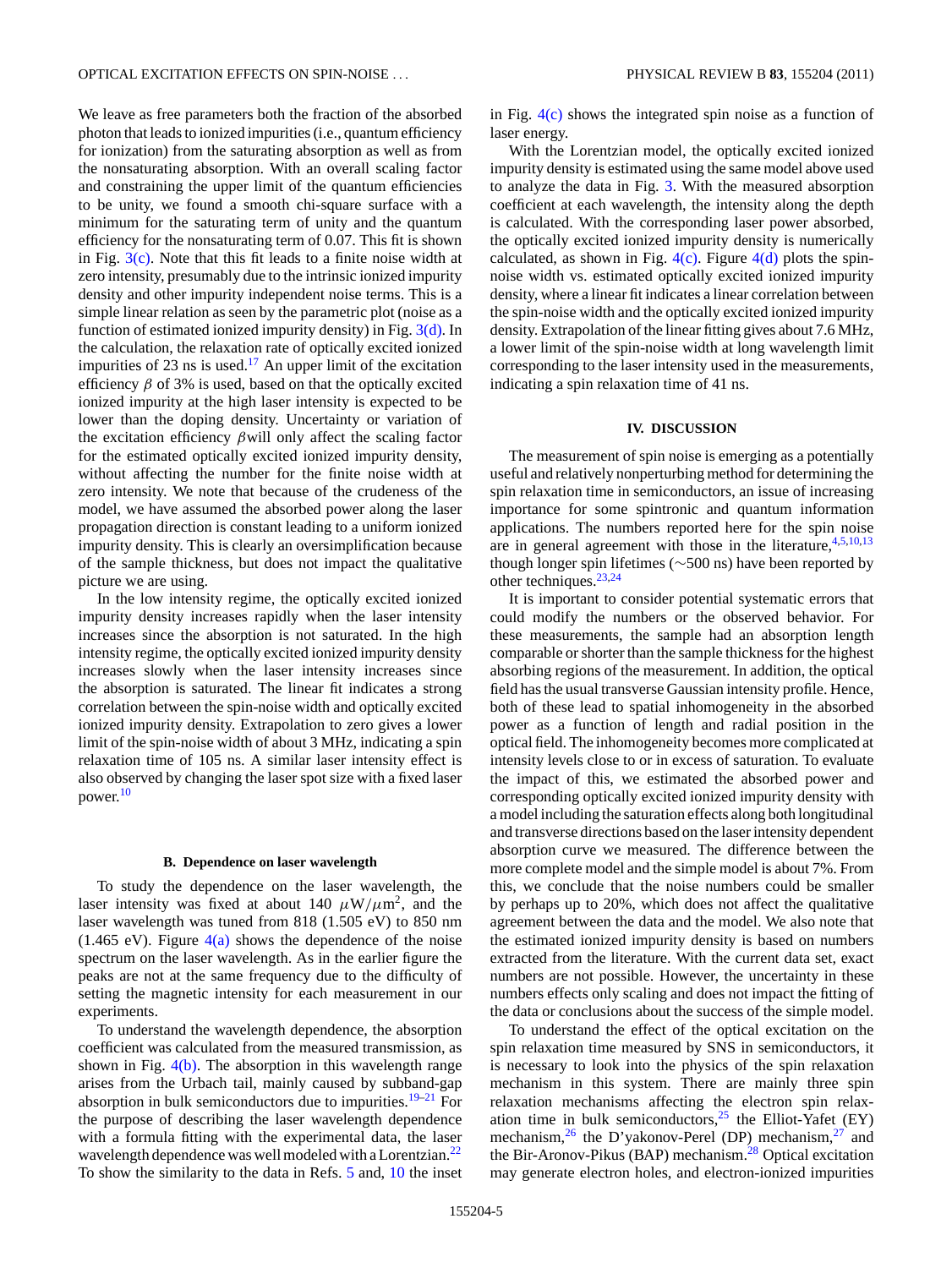

FIG. 4. Laser wavelength effect on spin-noise measurements. (a) Laser wavelength dependent spin-noise spectra measured with a laser intensity of 140  $\mu$ W/ $\mu$ m<sup>2</sup> at 10 K (vertically shifted for clarity). The peaks are not at the same frequency due to magnetic field strength variation in each measurement in our experiments. (b) Sample absorption coefficient vs. laser energy. The dotted curve is a fit with the Lorentzian model. The insert shows the transmission and absorption. (c) Spin-noise width and estimated optically excited ionized impurity density vs. laser energy. The insert shows the integrated spin noise vs. laser energy. (d) Spin-noise width vs. optically excited ionized impurity density.

as well. There could be multiple physical mechanisms that cause spin relaxation following optical excitation.

Crooker *et al*.<sup>10</sup> showed that the BAP mechanism may play a role in causing spin relaxation when the optical excitation energy is close to 1.515 eV in GaAs, the energy of the exciton. Here, the spin relaxation is dominated by interactions with the resultant hole produced by optical excitation.

A second path that can lead to the decreasing spin relaxation time is via impurity ionization under the optical excitation. The impurity absorption peaks are at 1.491 and 1.493 eV in *n*-GaAs (Refs. 17 and 18). In the laser energy range in spin-noise measurement, 1.46–1.505 eV, impurity ionization should dominate. The optically excited impurity ionization may affect the measured spin relaxation time through two different mechanisms. One is the DP mechanism, where the electron spin relaxation time is increased by the scattering of the electron with ionized impurities. However, studies have shown that in lightly doped *n*-GaAs increasing doping density gives a shorter spin relaxation time since the Fermi energy increases with increasing doping density.<sup>29,30</sup> If the optically excited impurities affect the Fermi energy in the same way as thermally excited impurities, optical excitation will reduce the spin relaxation time.

Another mechanism that the optically excited ionized impurities may affect the spin relaxation time is the recombination of ionized impurities with electrons.<sup>29,31</sup> Under a weak optical excitation, the measured electron spin relaxation time is mainly the electron spin relaxation time of a steady state of thermally excited electrons. Under a strong optical excitation, the measured spin relaxation time is the electron spin relaxation time of a steady state of all electrons including the thermally excited electrons and the optically excited electrons. The optically excited ionized impurities may recombine with electrons. When the electron spin relaxation time (41–103 ns as measured here) is longer than the electronimpurity recombination time (around 23 ns for *n*-GaAs with